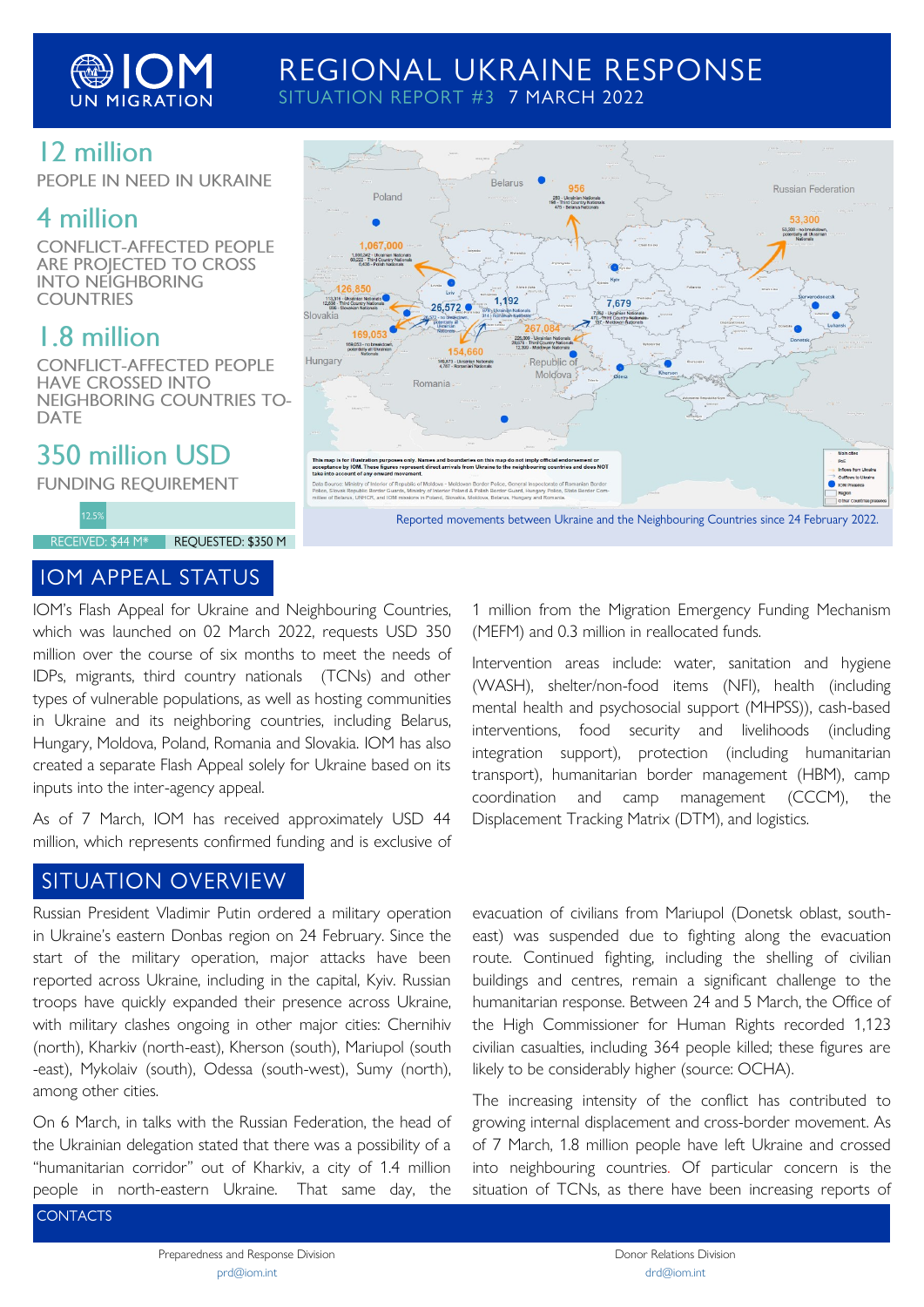#### **REGIONAL UKRAINE RESPONSE**

discrimination, xenophobia, and harassment against TCNs while trying to leave Ukraine as well as on the other side of the border. Additionally, a group of [Ukrainian Roma reported](https://www.aljazeera.com/news/2022/3/7/ukraines-roma-refugees-recount-discrimination-on-route-to-safety)  [incidents of discrimination when fleeing Kharkiv towards the](https://www.aljazeera.com/news/2022/3/7/ukraines-roma-refugees-recount-discrimination-on-route-to-safety)  [Republic of Moldova.](https://www.aljazeera.com/news/2022/3/7/ukraines-roma-refugees-recount-discrimination-on-route-to-safety) There are likely some 400,000 Roma people fleeing Ukraine, many of whom do not have travel documents.

The growing health needs emerging from the conflict are placing increasing pressure on an already-strained health system that has been dealing with the COVID-19 pandemic for the past two years. As the geographic scope of the conflict expands, more than 200 health facilities are now located along active conflict lines or in changed areas of control (source: WHO). A need for public health and direct medical interventions is likely to rise in the coming weeks.

Despite the growing operational and security challenges, IOM, UN agencies, and humanitarian partners are preparing to scale -up operations for whenever access and security allow for humanitarian operations to be rolled out in the hardest-hit areas.

## **IOM RESPONSE**

### **UKRAINE**

Despite relocation of staff across the country, IOM is committed to remaining in Ukraine and supporting the humanitarian response. From 24 February to 7 March, approximately 1,838,903 persons have left Ukraine, with approximately 35,443 persons entering Ukraine from surrounding countries.

The Logistics Cluster has set up warehouses in Lviv and Chernivtski, with one in Kyiv still under consideration. A team of 10 procurement staff from IOM Greece, IOM Turkey, IOM Germany, and the Manila Supply Chain Unit are now supporting the procurement of items for Ukraine and other countries in the region. IOM has started the distribution of blankets and is transporting 5,000 blankets to Uzhhorod.

Staff Capacity: 289 (most evacuated to surrounding countries)

#### **POLAND**

From 24 February to 7 March, approximately 1,067,000 persons have entered Poland from Ukraine (1,000,342 Ukrainians, 6,436 nationals, and 12,638 TCNs) according to the Ministry of Interior and the Polish Border Guard, in coordination with IOM Poland.

IOM continues to assess border control points (BCP) and reception centres to identify immediate needs and gaps, including the provision of wheelchairs, laundry machines, baby baths, clothing, and mobile charging stations. The mission completed a market assessment and proceeded with the IOM is in the process of setting up temporary information point tents and continues to negotiate access to the border with border guards and local authorities. The tents are intended as a source of information in multiple languages, phone charging, and counselling support and referral. IOM staff manage the tents and are in the process of recruiting additional interpreters, counsellors, and relevant support staff.

IOM's Displacement Tracking Matrix (DTM) team developed a flow monitoring tool and conducted a pilot assessment in Korczowa BCP, Medyka BCP, and Przemśl train station. The team is in the process of hiring enumerators to roll out the tool on an ongoing basis.

IOM has been closely coordinating with the Logistics Cluster in Rzeszow, where the Cluster warehouse is set up. The Cluster has established warehouses in Warsaw and Rzeszow, and non-food item (NFI) kits and hygiene have been procured and will arrive in the country on 8 and 9 March. On 5 March, IOM sent a shipment from Greece to Poland containing humanitarian relief items to support 3,200 people who had fled from Ukraine.



IOM shipment from Greece to Poland. © IOM 2022

Finally, IOM has deployed several staff to support the mission. A Procurement and Logistics Officer arrived in Warsaw on 5 March to support procurement in Poland and Ukraine, with four additional staff deployed to Poland and Slovakia to set up supply chain operations.

#### Staff Capacity: 30

### **ROMANIA**

From 24 February to 7 March, approximately 154,660 persons have entered Romania from Ukraine (149,873 Ukrainians and 4,787 nationals) according to the General Inspectorate of Romanian Border Police in coordination with IOM Romania. It was also reported that approximately 70% of Ukrainians who had entered Romania have already left the country. Finally, approximately 1,192 persons (878 Ukrainians and 314 nationals) have entered Ukraine from Romania.